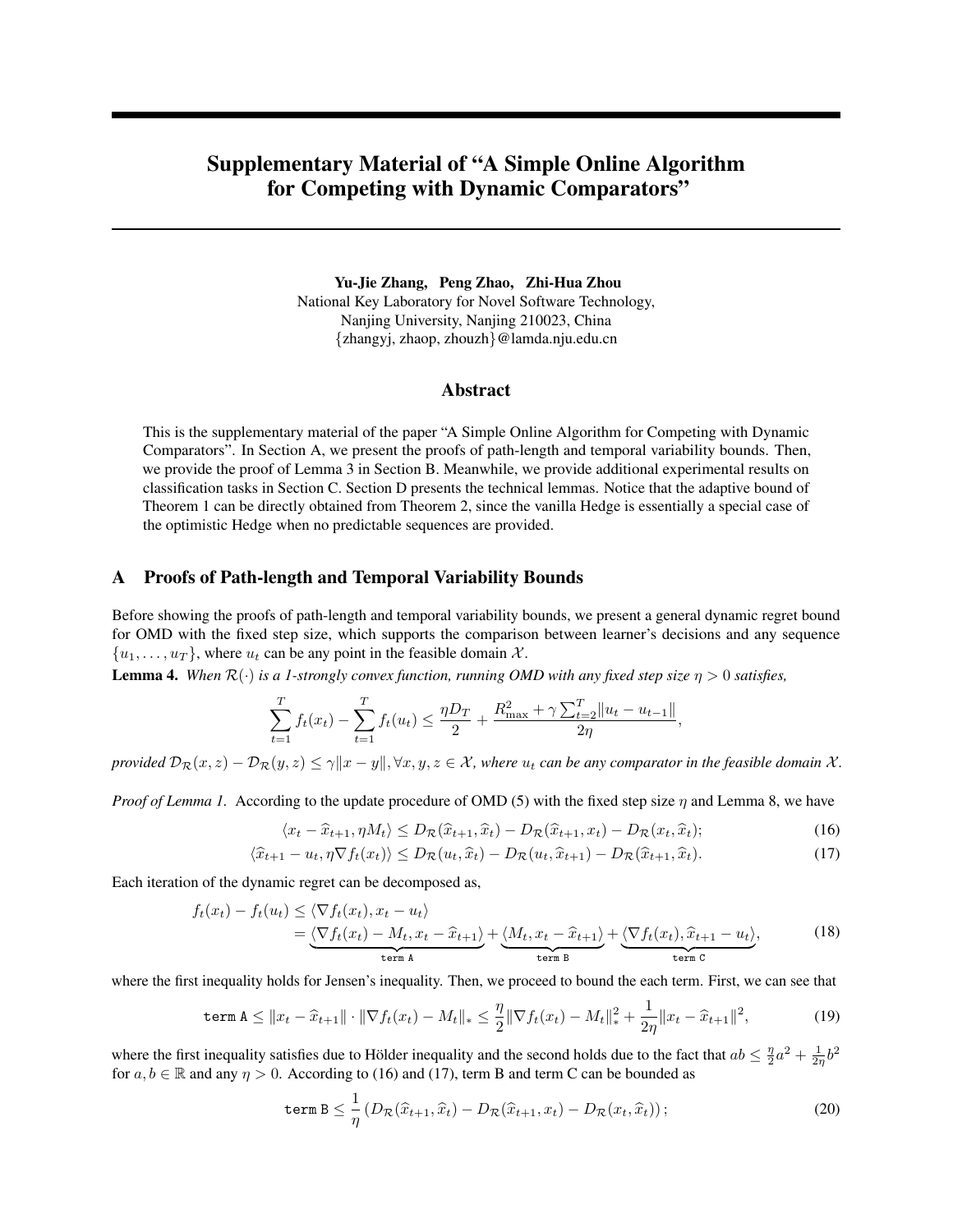<span id="page-1-0"></span>
$$
\text{term } C \leq \frac{1}{\eta} \left( D_{\mathcal{R}}(u_t, \widehat{x}_t) - D_{\mathcal{R}}(u_t, \widehat{x}_{t+1}) - D_{\mathcal{R}}(\widehat{x}_{t+1}, \widehat{x}_t) \right). \tag{21}
$$

Due to the strong convexity of regularizer R, we have  $D_{\mathcal{R}}(x, y) \geq \frac{1}{2} ||x - y||^2$  for any  $x, y \in \mathcal{X}$  [\[Mohri et al., 2018\]](#page-6-0). Therefore, by plugging [\(19\)](#page-0-3), [\(21\)](#page-1-0) and [\(20\)](#page-0-4) into [\(18\)](#page-0-5), we obtain that

$$
f_t(x_t) - f_t(u_t) \leq \frac{\eta}{2} \|\nabla f_t(x_t) - M_t\|_{*}^2 + \frac{1}{2\eta} \|x_t - \hat{x}_{t+1}\|^2
$$
  
+ 
$$
\frac{1}{\eta} \left( D_{\mathcal{R}}(u_t, \hat{x}_t) - D_{\mathcal{R}}(u_t, \hat{x}_{t+1}) - \frac{1}{2} \|\hat{x}_{t+1} - x_t\|^2 - \frac{1}{2} \|x_t - \hat{x}_t\|^2 \right).
$$

Summing over the index from  $t = 1$  to T, we have

$$
\sum_{t=1}^{T} f_t(x_t) - \sum_{t=1}^{T} f_t(u_t) \leq \frac{\eta}{2} D_T + \sum_{t=1}^{T} \frac{D_{\mathcal{R}}(u_t, \hat{x}_t) - D_{\mathcal{R}}(u_t, \hat{x}_{t+1})}{\eta} \n\leq \frac{\eta}{2} D_T + \sum_{t=1}^{T-1} \frac{D_{\mathcal{R}}(u_{t+1}, \hat{x}_{t+1}) - D_{\mathcal{R}}(u_t, \hat{x}_{t+1})}{\eta} + \frac{R_{\text{max}}^2}{\eta}.
$$

Under the condition that  $\mathcal{D}_{\mathcal{R}}(x, z) - \mathcal{D}_{\mathcal{R}}(y, z) \leq \gamma ||x - y||$ ,  $\forall x, y, z \in \mathcal{X}$ , we can further bound the above inequality as

$$
\sum_{t=1}^{T} f_t(x_t) - \sum_{t=1}^{T} f_t(u_t) \le \frac{\eta}{2} D_T + \sum_{t=1}^{T-1} \frac{\gamma \|u_{t+1} - u_t\|}{\eta} + \frac{R_{\text{max}}^2}{\eta} \le \frac{\eta}{2} D_T + \frac{R_{\text{max}}^2 + \gamma \sum_{t=2}^{T} \|u_t - u_{t-1}\|}{\eta},
$$
\nch completes the proof.

which completes the proof.

Since the base algorithm that we run is Algorithm [2,](#page-0-6) which is the OMD incorporating surrogate loss function, we offer a counterpart of Lemma [4](#page-0-7) for these base algorithms.

<span id="page-1-1"></span>**Lemma 5.** When  $\mathcal{R}(\cdot)$  is a 1-strongly convex function, the *i*-th base algorithm running Algorithm [2](#page-0-6) with a fixed step *size* η<sup>i</sup> *enjoys*

$$
\sum_{t=1}^{T} \ell_t(x_t^i) - \sum_{t=1}^{T} \ell_t(u_t) \le \frac{\eta_i D_T}{2} + \frac{R_{\text{max}}^2 + \gamma \sum_{t=2}^{T} ||u_t - u_{t-1}||}{2\eta_i},\tag{22}
$$

*provided*  $\mathcal{D}_{\mathcal{R}}(x, z) - \mathcal{D}_{\mathcal{R}}(y, z) \leq \gamma \|x - y\|, \forall x, y, z \in \mathcal{X}$ , where  $u_t$  can be any comparator in the feasible domain X.

*Proof of Lemma [5.](#page-1-1)* The proof of Lemma [5](#page-1-1) is almost the same with that of Lemma [4](#page-0-7) as we can just substitute the prediction  $x_t$  with  $x_t^i$  and  $\hat{x}_t$  with  $\hat{x}_t^i$ . First, according to the update procedure of OMD with the surrogate loss, we can<br>decompose each iteration of the dynamic regret following (18) decompose each iteration of the dynamic regret following [\(18\)](#page-0-5),

$$
\ell_t(x_t^i) - \ell_t(u_t) \leq \underbrace{\langle \nabla f_t(x_t) - M_t, x_t^i - \hat{x}_{t+1}^i \rangle}_{\text{term A}} + \underbrace{\langle M_t, x_t^i - \hat{x}_{t+1}^i \rangle}_{\text{term B}} + \underbrace{\langle \nabla f_t(x_t), \hat{x}_{t+1}^i - u_t \rangle}_{\text{term C}},\tag{23}
$$

where term A, term B and term C can be bounded by,

<span id="page-1-5"></span><span id="page-1-4"></span><span id="page-1-2"></span>term 
$$
\mathbf{A} \leq \frac{\eta_i}{2} \|\nabla f_t(x_t) - M_t\|_*^2 + \frac{1}{2\eta} \|x_t^i - \hat{x}_{t+1}^i\|^2;
$$
 (24)

$$
\texttt{term}\,\,\mathbf{B} \leq \frac{1}{\eta_i} \left( D_{\mathcal{R}}(\hat{x}_{t+1}^i, \hat{x}_t^i) - D_{\mathcal{R}}(\hat{x}_{t+1}^i, x_t^i) - D_{\mathcal{R}}(x_t^i, \hat{x}_t^i) \right);
$$
\n
$$
(25)
$$

<span id="page-1-3"></span>
$$
\texttt{term C} \leq \frac{1}{\eta_i} \left( D_{\mathcal{R}}(u_t, \widehat{x}_t^i) - D_{\mathcal{R}}(u_t, \widehat{x}_{t+1}^i) - D_{\mathcal{R}}(\widehat{x}_{t+1}^i, \widehat{x}_t^i) \right). \tag{26}
$$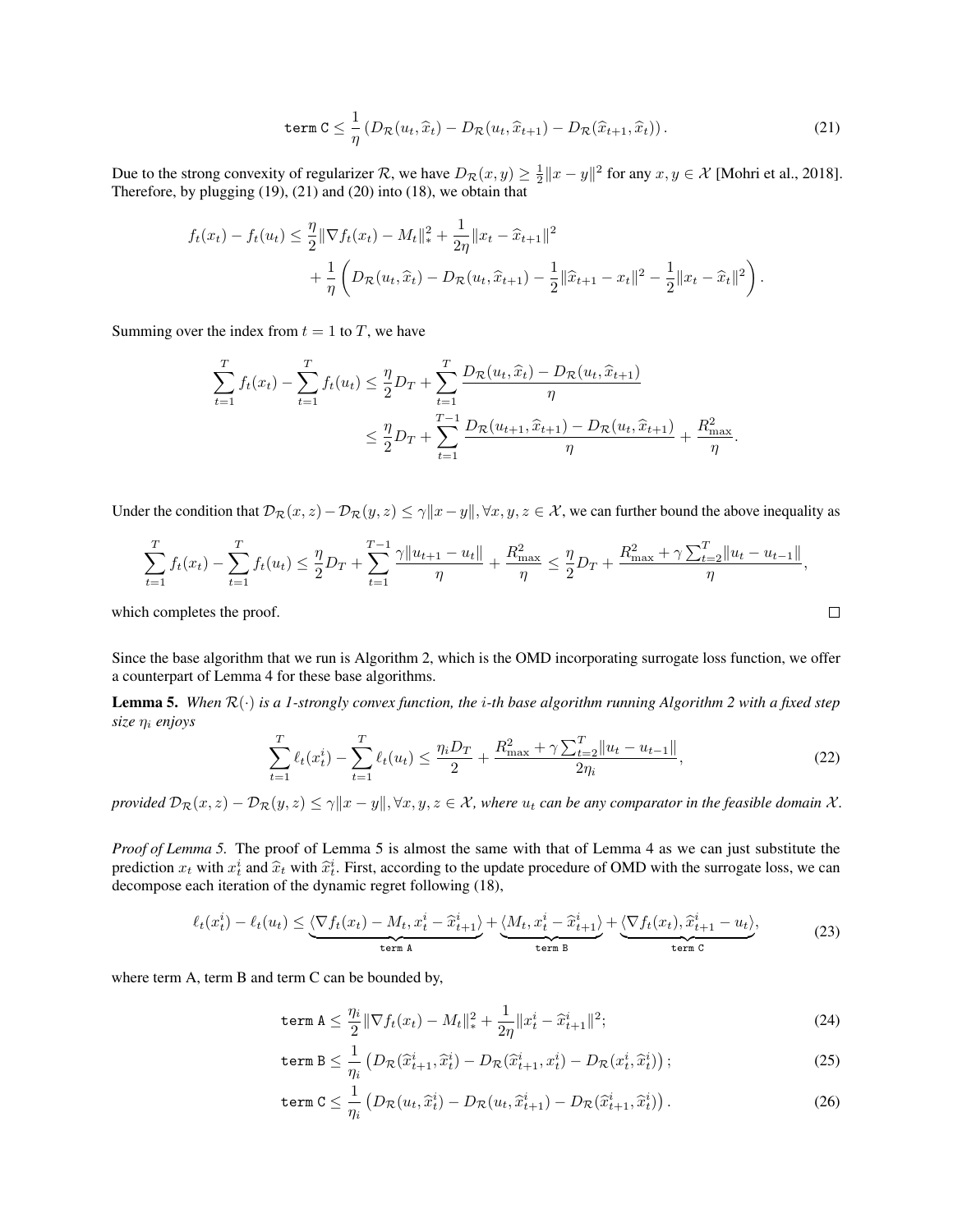By plugging [\(24\)](#page-1-2), [\(26\)](#page-1-3) and [\(25\)](#page-1-4) into [\(23\)](#page-1-5) and the fact that  $D_{\mathcal{R}}(x, y) \ge \frac{1}{2} ||x - y||^2$  for any  $x, y \in \mathcal{X}$ , we obtain

$$
\ell_t(x_t) - \ell_t(x_t^*) \leq \frac{\eta_i}{2} \|\nabla f_t(x_t) - M_t\|_{*}^2 + \frac{1}{2\eta_i} \|x_t^i - \hat{x}_{t+1}^i\|^2
$$
  
+ 
$$
\frac{1}{\eta_i} \left( D_{\mathcal{R}}(u_t, \hat{x}_t^i) - D_{\mathcal{R}}(u_t, \hat{x}_{t+1}^i) - \frac{1}{2} \|\hat{x}_{t+1}^i - x_t^i\|^2 - \frac{1}{2} \|x_t^i - \hat{x}_t^i\|^2 \right).
$$

Summing over  $T$  iterations and following the same argument in the proof of Lemma [4,](#page-0-7) we can obtain the dynamic regret bound

$$
\sum_{t=1}^{T} \ell_t(x_t^i) - \sum_{t=1}^{T} \ell_t(u_t) \le \frac{\eta_i D_T}{2} + \frac{R_{\text{max}}^2 + \gamma \sum_{t=2}^{T} ||u_t - u_{t-1}||}{2\eta_i},\tag{27}
$$

<span id="page-2-1"></span> $\Box$ 

which completes the proof.

#### A.1 Proof of the Path-length Bound (Lemma [1\)](#page-0-6)

*Proof of Lemma [1.](#page-0-6)* Lemma [1](#page-0-6) can be seen as a corollary of Lemma [4.](#page-0-7) We can complete the proof by setting the comparator  $u_t = x_t^*$  for  $t \in [T]$ .  $\Box$ 

#### A.2 Proof of Temporal Variability Bound (Lemma [2](#page-0-6) and Lemma [6\)](#page-3-0)

In this section, we first derive the temporal variability bound for OMD with fixed step size (Lemm [2\)](#page-0-6), followed by the analysis on the our algorithm where optimistic Hedge is employed to aggregate multiple OMDs running on surrogate loss (Lemma [6\)](#page-3-0).

*Proof of Lemma [2.](#page-0-6)* First, we can decompose the dynamic regret in the following way,

$$
\operatorname{Reg}_{T}^{d} = \sum_{t=1}^{T} f_{t}(x_{t}) - \sum_{t=1}^{T} f_{t}(x_{t}^{*}) = \underbrace{\sum_{t=1}^{T} f_{t}(x_{t}) - \sum_{t=1}^{T} f_{t}(u_{t})}_{\text{term A}} + \underbrace{\sum_{t=1}^{T} f_{t}(u_{t}) - \sum_{t=1}^{T} f_{t}(x_{t}^{*})}_{\text{term B}}.
$$
 (28)

Here, we insert a term of  $\sum_{t=1}^{T} f_t(u_t)$ , where  $u_t$  can be any comparator in the feasible set. The flexibility of the sequence of  $\{u_1, \ldots, u_T\}$  is of great importance. In this proof, we will specify  $\{u_1, \ldots, u_T\}$  as a piece-wise stationary sequence that changes every  $\Delta \in [T]$  iterations. Concretely, denoting by  $\mathcal{I}_i = [s_i, e_i]$  the *i*-th interval with the length  $\Delta$ , where  $s_i = (i-1) \cdot \Delta + 1$  and  $e_i = i \cdot \Delta$ , for all  $t \in \mathcal{I}_i$ , we specify  $u_t$  as the best fixed decision  $x_{\mathcal{I}_i}^* = \arg \min_{x \in \mathcal{X}} \sum_{t \in \mathcal{I}_i} f_t(x)$  of the corresponding interval  $\mathcal{I}_i$ .

In such a case, according to Lemma [4,](#page-0-7) term A is bounded by

<span id="page-2-0"></span>
$$
\text{term A} \le \frac{\eta D_T}{2} + \frac{R_{\text{max}}^2 + \gamma \sqrt{2} R_{\text{max}} [T/\Delta]}{2\eta}.
$$
\n(29)

Because the sequence  $\{u_1, \ldots, u_T\}$  changes at most  $\lceil T/\Delta \rceil$  times and the deviation is bounded due to the boundedness Because the sequence  $\{u_1, \ldots, u_T\}$  changes at most  $|1/\Delta|$  times and the deviation of X in terms of Bergman divergence that  $||x - y|| \leq \sqrt{2}R_{\text{max}}$ , for all  $x, y \in \mathcal{X}$ .

Then we proceed to analyze the term B. By the construction of the comparator sequence  $\{u_1, \ldots, u_T\}$ , term B is the difference between the cumulative loss of best decisions within each interval and that of the worst case comparators, which can be bounded following the argument in [Besbes et al.](#page-6-1) [\[2015\]](#page-6-1).

For contentedness, we present the proof here. At first, we first bound this difference on the interval  $\mathcal{I}_i$ ,

$$
\sum_{t \in \mathcal{I}_i} f_t(x_{\mathcal{I}_i}^*) - \sum_{t \in \mathcal{I}_i} f_t(x_t^*)
$$
\n
$$
= \sum_{t \in \mathcal{I}_i} f_t(x_{\mathcal{I}_i}^*) - \sum_{t \in \mathcal{I}_i} f_{s_i}(x_{s_i}^*) + \sum_{t \in \mathcal{I}_i} f_{s_i}(x_{s_i}^*) - \sum_{t \in \mathcal{I}_i} f_t(x_t^*)
$$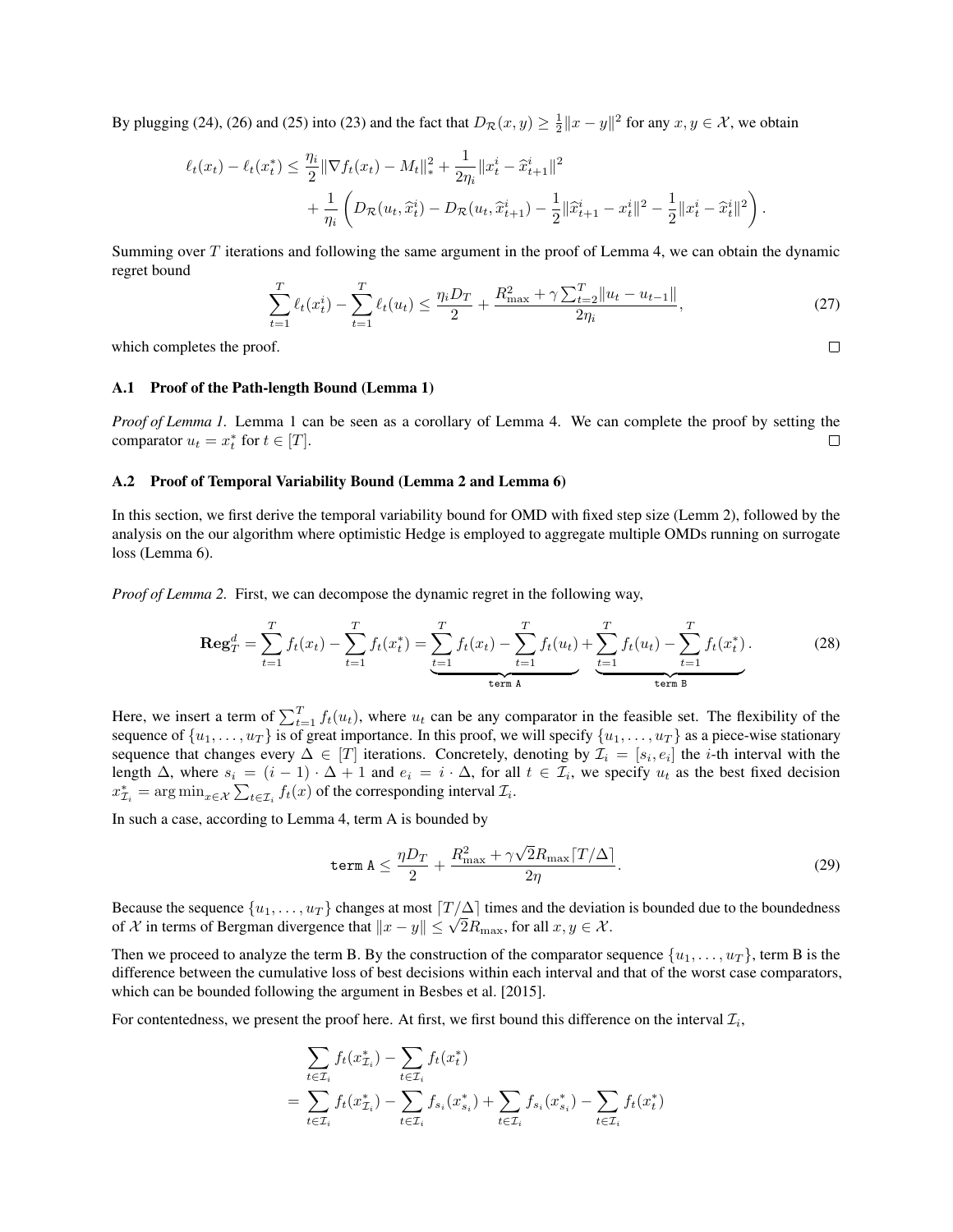$$
\leq \sum_{t \in \mathcal{I}_i} f_t(x_{s_i}^*) - \sum_{t \in \mathcal{I}_i} f_{s_i}(x_{s_i}^*) + \sum_{t \in \mathcal{I}_i} f_{s_i}(x_t^*) - \sum_{t \in \mathcal{I}_i} f_t(x_t^*)
$$
  

$$
\leq 2\Delta \sum_{t \in \mathcal{I}_i} \sup_{x \in \mathcal{X}} |f_{t+1}(x) - f_t(x)|,
$$
 (30)

where the first inequality comes from the optimality of  $x_{\mathcal{I}_i}^*$  over  $\mathcal{I}_i$  and  $x_{s_i}^* = \arg \min_{x \in \mathcal{X}} f_{s_i}(x)$ . The last inequality holds as  $f_{s_i}(x_t) - f_t(x_t) \le \sum_{t \in \mathcal{I}_i} \sup_{x \in \mathcal{X}} |f_{t+1}(x) - f_t(x)|$  for all  $t \in \mathcal{I}_i$  for all  $x \in \mathcal{X}$ . Thus, by summing over all intervals, we have

$$
\hbox{\tt term B}\leq 2\Delta V_T.
$$

We emphasize that it is crucial to specify the comparator  $u_t$  be the minimizer of the interval with respect to the *original function*  $f_t$  instead of the surrogate loss function  $\ell_t$ , which is introduced in the master-base aggregation.

By plugging [\(29\)](#page-2-0) and [\(30\)](#page-3-1) into [\(28\)](#page-2-1), we obtain

$$
\mathbf{Reg}_T^d \le \frac{\eta D_T}{2} + \frac{R_{\max}^2 + \gamma \sqrt{2} R_{\max} [T/\Delta]}{2\eta} + 2\Delta V_T.
$$

By further setting  $\eta = \sqrt{(R_{\text{max}}^2 + \gamma)}$ √  $2R_{\text{max}}[T/\Delta])/(1 + D_T)$ , we have

$$
\mathbf{Reg}_T^d \leq \sqrt{(1+D_T)(R_{\max}^2+\gamma \sqrt{2} R_{\max} \lceil T/\Delta \rceil)} + 2 \Delta V_T,
$$

which completes the proof.

However, the base algorithm we run is Algorithm [2,](#page-0-6) which incorporates the surrogate loss function in the learning process. Lemma [2](#page-0-6) can not be expanded for analyzing the regret for these base algorithms, as their entemporal variability term becomes  $V_T^{\ell} = \sum_{t=2}^T \sup_{x \in \mathcal{X}} |\ell_t(x) - \ell_{t-1}(x)|$ , which is hard to be converted to the desired  $V_T$  term in terms of original function  $f_t$ .

Thus, instead of analyzing the dynamic regret of the single base algorithm, as shown in Appendix A of the main paper, we bound the overall dynamic regret of the whole algorithm, where term A of [\(11\)](#page-0-6) is bounded as Lemma [6.](#page-3-0)

<span id="page-3-0"></span>Lemma 6. *Under the same condition of Theorem [1,](#page-0-6) running the master algorithm (Algorithm [1\)](#page-0-6) with* N *base OMDs (Algorithm [2\)](#page-0-6), we have*

$$
\sum_{i=1}^{\lceil T/\Delta \rceil} \sum_{t \in \mathcal{I}_i} \ell_t(x_t) - \sum_{i=1}^{\lceil T/\Delta \rceil} \sum_{t \in \mathcal{I}_i} \ell_t(x_{\mathcal{I}_i}^*) \leq 2R_{\max} \sqrt{(4+2\ln N)D_T} + 2\sqrt{(1+D_T)(C_1+C_2\lceil T/\Delta \rceil)},
$$

*holds for any*  $\Delta \in [T]$ where  $\mathcal{I}_i = [s_i, e_i]$  is the i-th interval with the length  $\Delta$ , and  $s_i = (i-1) \cdot \Delta + 1$ ,  $e_i = i \cdot \Delta$ . *Notation*  $x^*_{\mathcal{I}_i} = \arg\min_{x \in \mathcal{X}} \sum_{t \in \mathcal{I}_i} f_t(x)$  *refers to the best fixed decision in interval*  $\mathcal{I}_i$ *.* 

*Proof of Lemma [6.](#page-3-0)* First we can decompose the dynamic regret as

$$
\sum_{i=1}^{\lceil T/\Delta \rceil} \sum_{t \in \mathcal{I}_i} \ell_t(x_t) - \sum_{i=1}^{\lceil T/\Delta \rceil} \sum_{t \in \mathcal{I}_i} \ell_t(x_{\mathcal{I}_i}^*)
$$
\n
$$
\leq \underbrace{\sum_{i=1}^{\lceil T/\Delta \rceil} \sum_{t \in \mathcal{I}_i} \ell_t(x_t) - \sum_{i=1}^{\lceil T/\Delta \rceil} \sum_{t \in \mathcal{I}_i} \ell_t(x_t^i)}_{\text{Reg-Mas}(i)} + \underbrace{\sum_{i=1}^{\lceil T/\Delta \rceil} \sum_{t \in \mathcal{I}_i} \ell_t(x_t^i)}_{\text{Reg-Base}(i)} - \sum_{i=1}^{\lceil T/\Delta \rceil} \sum_{t \in \mathcal{I}_i} \ell_t(x_{\mathcal{I}_i}^*)
$$

for any  $i \in [N]$ , where the first term is regret of the master algorithm while the second term is dynamic regret of the  $i$ -th base algorithm. According to Lemma [3,](#page-0-6) the master regret w.r.t any base algorithm indexed by  $i$  can be bounded as

$$
\texttt{Reg-Mas}(\mathtt{i}) \leq 2R_{\max}\sqrt{(4+2\ln D_T)}.
$$

<span id="page-3-1"></span> $\Box$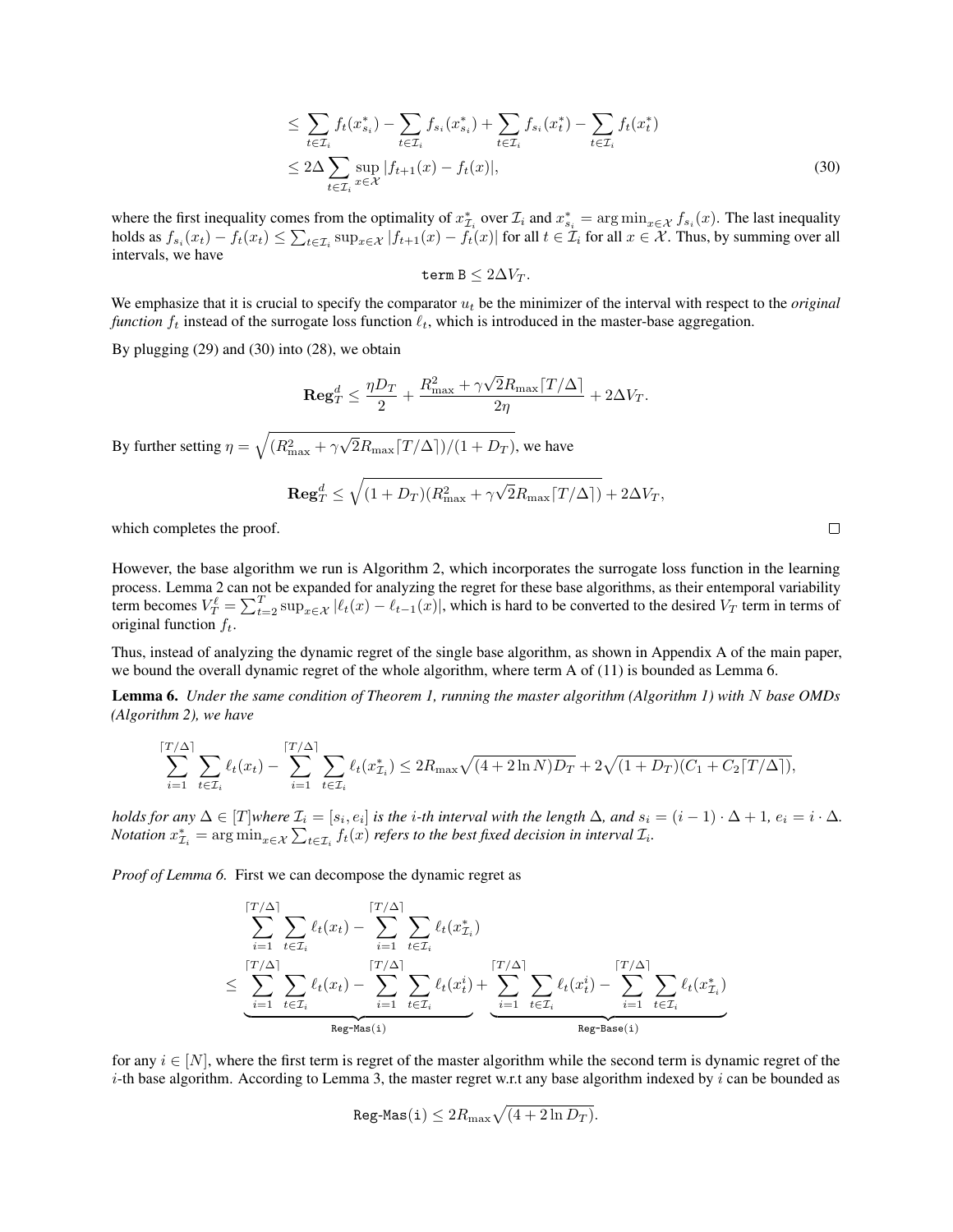As for the regret of base algorithm, according to Lemma [4,](#page-0-7) by setting  $u_t$  as the best fixed decision  $x_{\mathcal{I}_i}^*$  = arg  $\min_{x \in \mathcal{X}} \sum_{t \in \mathcal{I}_i} f_t(x)$  of the corresponding interval  $\mathcal{I}_i$ , we have

$$
\texttt{Reg-Base(i)} \leq \frac{\eta_i D_T}{2} + \frac{R_{\max}^2 + \gamma\sum_{i=2}^{\lceil T/\Delta \rceil} \lVert x_{\mathcal{I}_i}^* - x_{\mathcal{I}_{i-1}}^* \rVert}{2\eta_i},
$$

holds for any  $i \in [N]$ . Due to the boundedness of X in terms of Bergman divergence, we have  $||x - y|| \leq \sqrt{2}R_{\text{max}}$ , for all  $x, y \in \mathcal{X}$ . Thus, the base regret can be further bounded as

$$
\texttt{Reg-Base(i)} \leq \frac{\eta_i D_T}{2} + \frac{R_{\max}^2 + \gamma \sqrt{2} R_{\max} \lceil T / \Delta \rceil}{2 \eta_i},
$$

. Combining Reg-Mas(i) with Reg-Base(i), we confirm that

$$
\sum_{i=1}^{\lceil T/\Delta \rceil} \sum_{t \in \mathcal{I}_i} \ell_t(x_t) - \sum_{i=1}^{\lceil T/\Delta \rceil} \sum_{t \in \mathcal{I}_i} \ell_t(x_{\mathcal{I}_i}^*)
$$
  

$$
\leq 2R_{\max} \sqrt{4 + 2 \ln D_T} + \frac{\eta_i D_T}{2} + \frac{R_{\max}^2 + \gamma \sqrt{2} R_{\max} \lceil T/\Delta \rceil}{2 \eta_i},
$$

which holds for any  $i \in [N]$ . Since  $\Delta \in [T]$ , there must exist a step size  $\eta' \in \mathcal{P}$  satisfies  $\eta_{\text{var}}^*/2 \leq \eta' \leq \eta_{\text{var}}^*$ , where  $\eta^*_{\mathtt{var}}\,=\,\sqrt{(R_{\max}^2+\gamma}$ √  $2R_{\text{max}}[T/\Delta]/(1 + D_T)$  is the optimal tunning. Thus, we can choose the base algorithm running with  $\eta'$  as the intermediate term, where the dynamic regret can be further bounded by,

$$
\sum_{i=1}^{[T/\Delta]} \sum_{t \in \mathcal{I}_i} \ell_t(x_t) - \sum_{i=1}^{[T/\Delta]} \sum_{t \in \mathcal{I}_i} \ell_t(x_{\mathcal{I}_i}^*)
$$
\n
$$
\leq 2R_{\max} \sqrt{4 + 2 \ln D_T} + \frac{\eta_{\text{var}}^* D_T}{2} + \frac{R_{\max}^2 + \gamma \sqrt{2} R_{\max} [T/\Delta]}{\eta_{\text{var}}^*}
$$
\n
$$
\leq 2R_{\max} \sqrt{4 + 2 \ln D_T} + 2\sqrt{(1 + D_T)(R_{\max}^2 + \gamma \sqrt{2} R_{\max} [T/\Delta])},
$$

which completes the proof by setting  $C_1 = R_{\text{max}}^2$  and  $C_2 = \gamma$  $2R_{\text{max}}$ .

### <span id="page-4-0"></span>B Proof of Lemma [3](#page-0-6)

For self-containedness, we present the proof of Lemma [3](#page-0-6) here, which is a counterpart of Lemma 4 in [Rakhlin and](#page-6-2) [Sridharan](#page-6-2) [\[2013\]](#page-6-2) without exploiting the local norm. Lemma 4 in [Rakhlin and Sridharan](#page-6-2) [\[2013\]](#page-6-2) requires the learning rate satisfying  $\epsilon \|f_t - m_t\|_{\infty} \leq 1/4$  at any iteration. This limitation can be eliminated based on Theorem 19 in [Syrgkanis](#page-6-3) [et al.](#page-6-3) [\[2015\]](#page-6-3) by taking optimistic Hedge as a special case of Optimistic Follow the Regularized Leader (OFTRL).

*Proof of Lemma [3.](#page-0-6)* Note that the update procedure of optimistic Hedge is actually the solution of

$$
w_{t+1} = \underset{w \in \Delta_N}{\arg \min} \epsilon \left\langle \sum_{t=1}^T f_t + m_{t+1}, w \right\rangle + \mathcal{R}_H(w), \tag{31}
$$

<span id="page-4-1"></span> $\Box$ 

where  $\Delta_N \subseteq \mathbb{R}^N$  is the probability simplex and  $\mathcal{R}_H(w_t) = \sum_{i=1}^N w_t^i \log w_t^i$  is a 1-strongly convex function with respect to  $\|\cdot\|_1$ . The update procedure [\(31\)](#page-4-1) is known as optimistic FTRL [\[Rakhlin and Sridharan, 2013,](#page-6-2) [Syrgkanis et al.,](#page-6-3) [2015\]](#page-6-3), whose static regret can be bounded by the following lemma.

Lemma 7 (Theorem 19 in [Syrgkanis et al.](#page-6-3) [\[2015\]](#page-6-3) ). *The regret of a player under optimistic FTRL and with respect to any*  $w \in \Delta_N$  *is upper bounded by:* 

<span id="page-4-2"></span>
$$
\sum_{t=1}^{T} \langle f_t, w_t - w \rangle \le \frac{\ln N + 2}{\epsilon} + \sum_{t=1}^{T} \|f_t - m_t\|_{\infty} \|w_t - \widehat{w}_{t+1}\|_1,
$$
\n(32)

where  $\widehat{w}_{t+1} = \arg \min_{w \in \Delta_N} \epsilon \langle \sum_{t=1}^{T+1} f_t, w \rangle + \mathcal{R}_H(w)$ .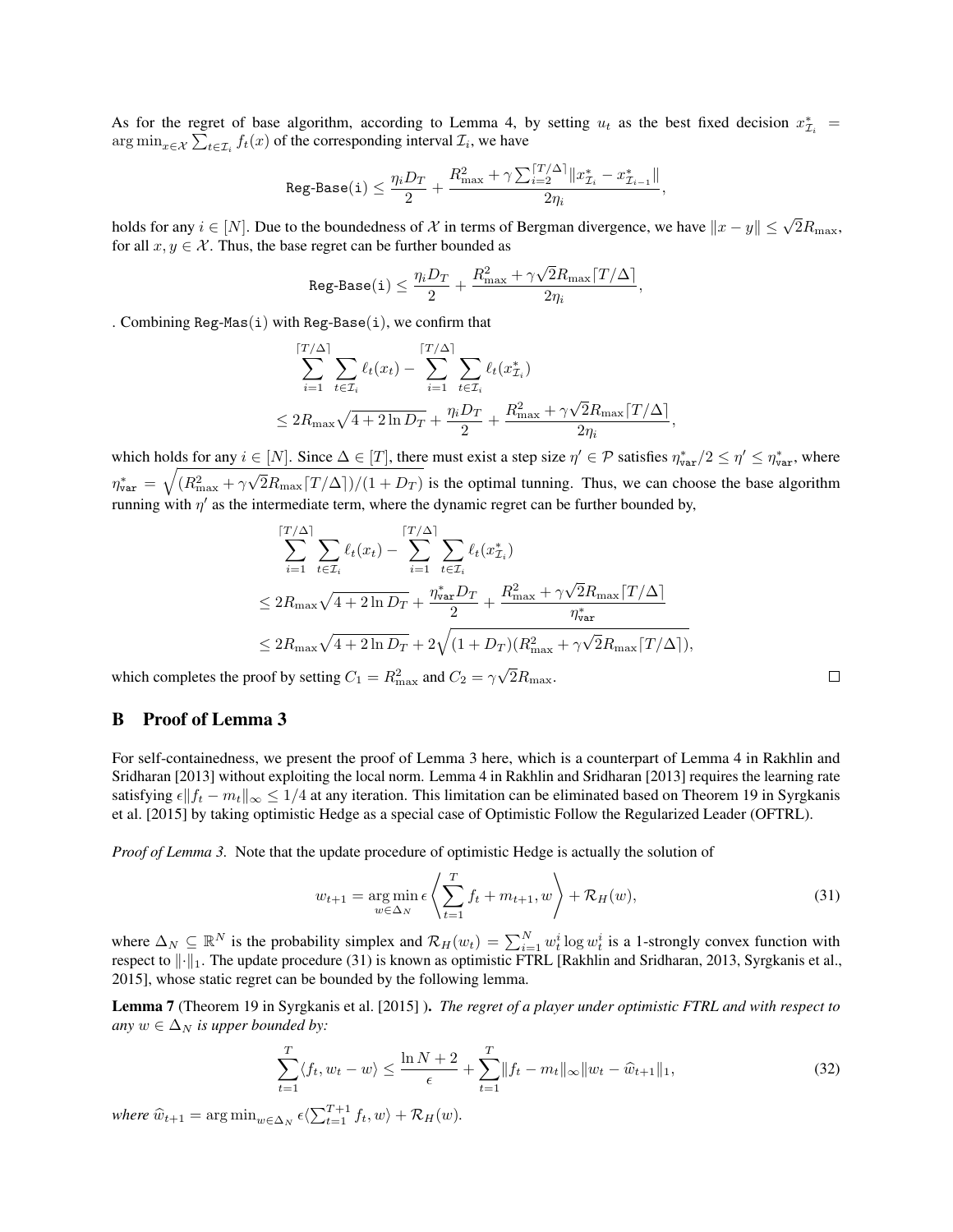The right hand side of [\(32\)](#page-4-2) can be further bounded by the stability of the FTRL type algorithm. Since  $\mathcal{R}_H$  is 1-strongly convex with respect to  $\lVert \cdot \rVert_1$ , according to Lemma [9,](#page-5-3) we have

<span id="page-5-4"></span>
$$
||w_t - \widehat{w}_{t+1}||_1 \le \epsilon ||f_t - m_t||_{\infty}.
$$
\n
$$
(33)
$$

Plugging [\(33\)](#page-5-4) into [\(32\)](#page-4-2) and setting w as the vector with i-th entry being 1 and the rest being 0, we complete the proof with the learning rate  $\epsilon = \sqrt{(2 + \ln N)/D_{\infty}}$ .  $\Box$ 

### <span id="page-5-0"></span>C Additional Experiments

In this section, we offer additional experimental results to further justify the effectiveness and efficiency of our proposal, where binary classification tasks with squared hinge loss are considered. Specifically, at iteration t, a sample  $(z_t, y_t)$ arrives with predictable sequences  $M_t$ , where  $z_t \in \mathbb{R}^d$  is the feature vector and  $y_t \in \{+1, -1\}$  is the label. Then the learner makes prediction  $x_t$  and suffers the squared loss  $f_t(x_t) = (1 - y_t \cdot \langle z_t, x_t \rangle)^2$ .

Setting. The experimental setup is similar to that in the main paper, where OMD, AOMD and our proposal with  $\mathcal{R}(x) = \frac{1}{2} ||x||_2^2$  $\mathcal{R}(x) = \frac{1}{2} ||x||_2^2$  $\mathcal{R}(x) = \frac{1}{2} ||x||_2^2$  are compared. We use three classification datasets <sup>1</sup>: IJCNN1, mushroom and svmguide1 to simulate the non-stationary environments, whose labels flip 9 times over 1200 iterations. All configurations are repeated 5 times and we normalize the features of the datasets to range from  $[0, 1]$  at the beginning of the learning process.

Results. Table [1](#page-5-6) and Table [2](#page-5-6) report contenders' cumulative loss and running time in seconds, when predictable sequences of middle quality are provided ( $\lambda = 0.4$ ). The results show the same tendency as those in the main paper, where our proposal achieves comparable performance with AOMD and reduces the computational burden dramatically.

in bold (paired t-test at 95% significance level)

<span id="page-5-6"></span>Table 1: Mean and standard deviation of contenders' cu-Table 2: Mean and standard deviation of contenders' runmulative loss, where the best algorithms are emphasized ning time in seconds, where the best algorithms are emphasized in bold (paired t-test at 95% significance level)

| <b>Dataset</b> | OMD.                   | AOMD.                          | <b>Ours</b>                 | <b>Dataset</b> | OMD.                                                       | <b>AOMD</b> | Ours)                                            |
|----------------|------------------------|--------------------------------|-----------------------------|----------------|------------------------------------------------------------|-------------|--------------------------------------------------|
| <b>HCNN1</b>   | $778 + 31$             | $583 \pm 15$                   | $590 \pm 17$                | LICNN1         |                                                            |             | $0.02 \pm 0.011$ 5541 $\pm$ 173 0.43 $\pm$ 0.200 |
|                | symguide1 $918 \pm 11$ | $\textbf{720} \pm \textbf{11}$ | $763 \pm 11$                |                | symguide1 $0.02 \pm 0.011$ $6258 \pm 167$ $0.27 \pm 0.064$ |             |                                                  |
| mushroom       | $2234 + 63$            |                                | $1968 \pm 73$ $1850 \pm 99$ |                | mushroom $0.02 \pm 0.013$ $5001 \pm 171$ $0.37 \pm 0.070$  |             |                                                  |

### <span id="page-5-1"></span>D Technical Lemmas

In this section, we first introduce the lemma on the property of Bregman divergence.

<span id="page-5-2"></span>**Lemma 8** [\(Beck and Teboulle](#page-6-4) [\[2003\]](#page-6-4)). Let X be a convex set in a Banach space B, and regularizer  $\mathcal{R}: \mathcal{X} \mapsto \mathbb{R}$  be a 1-strongly convex function on X with respect to a norm  $\|\cdot\|$ , and let  $D_{\mathcal{R}}(\cdot, \cdot)$  be the Bregman divergence induced by R. *Then, any update of the form*

$$
x^* = \underset{x \in \mathcal{X}}{\arg \min} \{ \langle a, x \rangle + D_{\mathcal{R}}(x, c) \}
$$

*satisfies the following inequality*

$$
\langle x^* - d, a \rangle \le D_{\mathcal{R}}(d, c) - D_{\mathcal{R}}(d, x^*) - D_{\mathcal{R}}(x^*, c),
$$

*for any*  $d \in \mathcal{X}$ *.* 

Next, the following lemma shows the stability of the FTRL algorithm.

<span id="page-5-3"></span>**Lemma 9** (Lemma 20 in [Syrgkanis et al.](#page-6-3) [\[2015\]](#page-6-3)). *If*  $w_*$  =  $\arg \min_{w \in \mathcal{X}} \epsilon \langle w, F \rangle + \mathcal{R}_H(w)$  *and*  $w'_*$  =  $\argmin_{w \in \mathcal{X}} \epsilon \langle w, F' \rangle + \mathcal{R}(w)$  *for a*  $\lambda$ -strongly convex regularizer  $\mathcal{R} : \mathcal{W} \mapsto \mathbb{R}$  with respect to a norm  $\| \cdot \|$  and *some*  $F \in \mathbb{R}^d$  *and*  $F' \in \mathbb{R}^d$ *. Then we have* 

$$
\lambda \|w_* - w'_*\| \le \epsilon \|F - F'\|_*.
$$

<span id="page-5-5"></span><sup>1</sup>The datasets are downloaded from [https://www.csie.ntu.edu.tw/˜cjlin/libsvmtools/datasets/](https://www.csie.ntu.edu.tw/~cjlin/libsvmtools/datasets/)